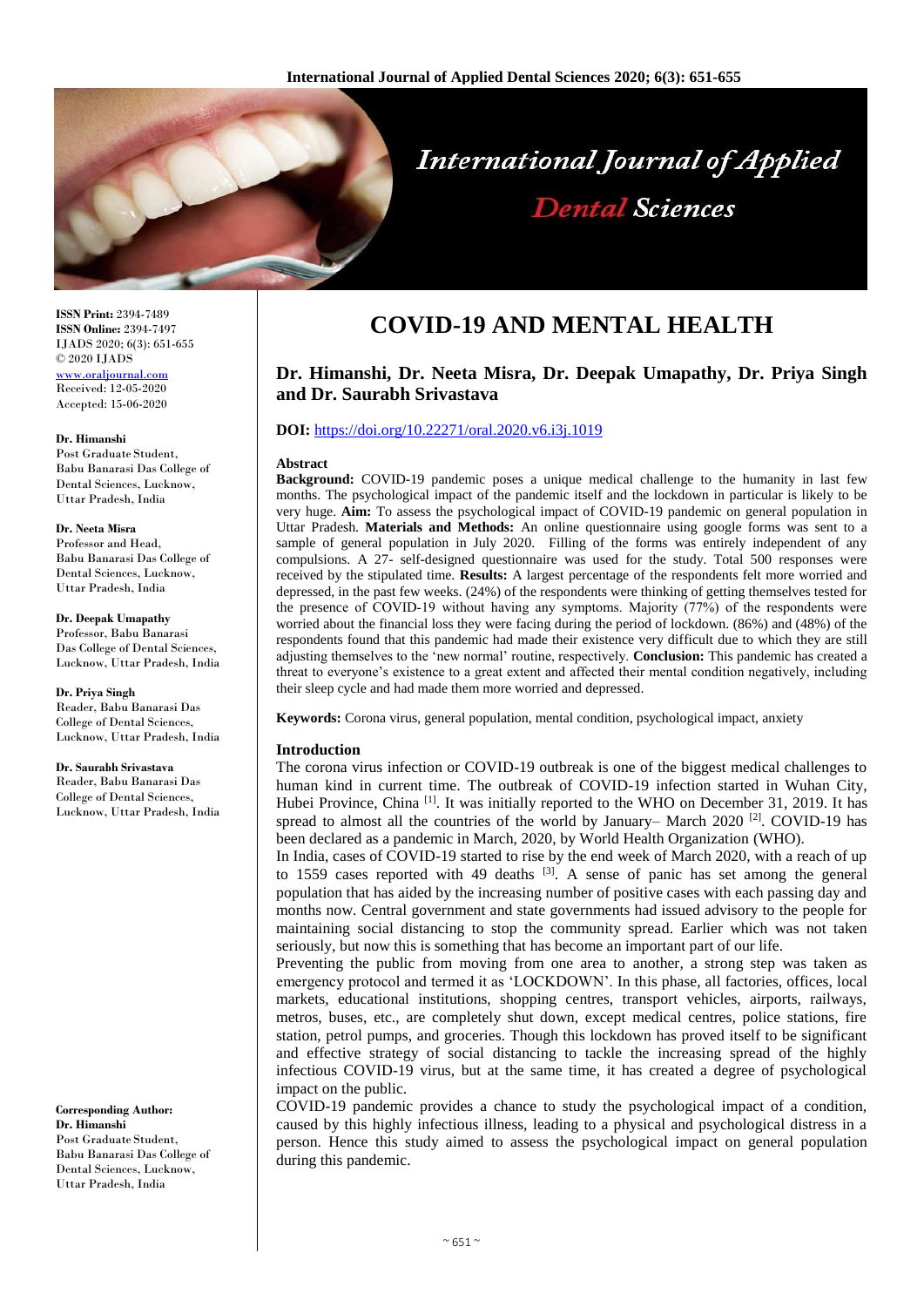# **Aim of the Study**

To evaluate the psychological impact of COVID-19 pandemic on the general population of Uttar Pradesh.

# **Materials and Methods**

A structured, self-administered questionnaire was used. The questions was created on google form and the link was shared on WhatsApp and email ids. First circulated on July 1, 2020, and kept open for responses till July 31, 2020. Total 500 responses were received by this stipulated time. This survey invitation is totally on participants consent.

# **Inclusion Criteria**

Any gender (preferably above 20 years to 60 years)

# **Instrument Used**

1. Self-designed questionnaire: A 27-item self-designed questionnaire was used for the purpose of the study. The questionnaire included questions in three sections:

- a) sociodemographic profile of the respondents
- b) knowledge and attitudes towards COVID-19 pandemic; and
- c) psychological impact of COVID-19 pandemic

# **Results**

A typical respondent was male (76%), graduate (60%), in private job (48%), belonged to Hindu religion (92%), and hailed from urban locality (61%) [Table 1]. Full number of respondents heard about COVID-19 (100%) and knew what COVID-19 exactly was (99%). Majority (990.6%) of the respondents recognized the symptoms of COVID-19, e.g., fever, cough, shortness of breath, and sneezing; however, none recognized myalgia or body aches and pains as one of the symptoms. Near about (62%) of the respondents enumerated the options to stop COVID-19, by social distancing, hand washing following cough etiquette, and wearing mask. Majority of the respondents were supportive of government's decision of lockdown (96%) [Table 2].

A major amount (99%) of the respondents did not come in direct contact with COVID-19 patients, and only a very smallest (0.8%) percentage of respondents had confirmed COVID-19 patients in their locality. Only 2% of the respondents were associated with care of suspected or confirmed COVID-19 patients [Table 3].

Near about (77%) and (91%) of the respondents felt more worried and depressed, respectively, in the past few weeks. (24%) of the respondents were repeatedly thinking of getting themselves tested for the presence of COVID-19 despite having no symptoms. Minority of the respondents kept checking their fever with thermometer repeatedly (10%) and visited doctor (12%) on multiple occasions to rule out the symptom of COVID-19 to be sure that their health was normal in the past few weeks. More than half (62%) of the respondents reported of having disturbed sleep-wake cycle in the past few weeks.

(22%) of the respondents were taking hydroxychloroquine as a prophylaxis for COVID-19 as advised by the ICMR. A

worrying fact was (75%) of the respondents were taking the drug without any doctor's advice. Majority of the respondents were worried more than usual about their own future as well as future of their family members (63%) and worried about the financial loss they were incurring during the period of lockdown (77%). More than half (67%) of the respondents got very depressed and worried, after reading COVID-19-related news on social media, which was less meaningful and more a myth or a rumour. (38%) of the respondents were spending their time by doing household chores or working from home (22%). Only a minority of the respondents took help of psychiatry helpline (10%), started on antidepressant or antianxiety drugs in the past few weeks (6%), and was taking sleeping pills (2%) for the past few weeks. Majority (86%) of the respondents found that COVID-19 pandemic had affected their existence and they found it difficult to adjust to the new routine during lockdown period, [Table 3].

**Table 1:** Sociodemographic profile of the respondents (n=500)

| <b>Variables</b>                  | $n\frac{6}{6}$ mean SD |  |  |
|-----------------------------------|------------------------|--|--|
| AGE                               | $(20-60)$              |  |  |
| Gender                            |                        |  |  |
| Male                              | 380 (76%)              |  |  |
| Female                            | 120 (24%)              |  |  |
| Others                            | Nil                    |  |  |
| Profession                        |                        |  |  |
| Health - care provider            | 60 (12%)               |  |  |
| Other emergency service provider* | 12 (2.4%)              |  |  |
| Homemaker                         | 20 (4%)                |  |  |
| <b>Banking</b> sector             | 15 (3%)                |  |  |
| Teacher                           | 25 (5%)                |  |  |
| Professor                         | 13 (2.6%)              |  |  |
| Businessman                       | 12 (2.4%)              |  |  |
| Student                           | 45 (9%)                |  |  |
| Private job                       | 240 (48%)              |  |  |
| Others                            | 58 (11.6%)             |  |  |
| Level OF Education                |                        |  |  |
| 10 <sup>th</sup>                  | 5(1%)                  |  |  |
| 12 <sup>th</sup>                  | 20 (4%)                |  |  |
| Graduate                          | 300 (60%)              |  |  |
| Postgraduate                      | 150 (30%)              |  |  |
| Postdoctoral                      | 25 (5%)                |  |  |
| <b>RELIGION</b>                   |                        |  |  |
| Hindu                             | 460 (92%)              |  |  |
| Muslim                            | 20 (4%)                |  |  |
| Christian                         | 15 (3%)                |  |  |
| Others                            | 5(1%)                  |  |  |
| Residence                         |                        |  |  |
| Rural                             | 45 (9%)                |  |  |
| Urban                             | 305 (61%)              |  |  |
| Semi-urban                        | 41 (8.2%)              |  |  |
| Metro-city                        | 109 (21.8%)            |  |  |
|                                   |                        |  |  |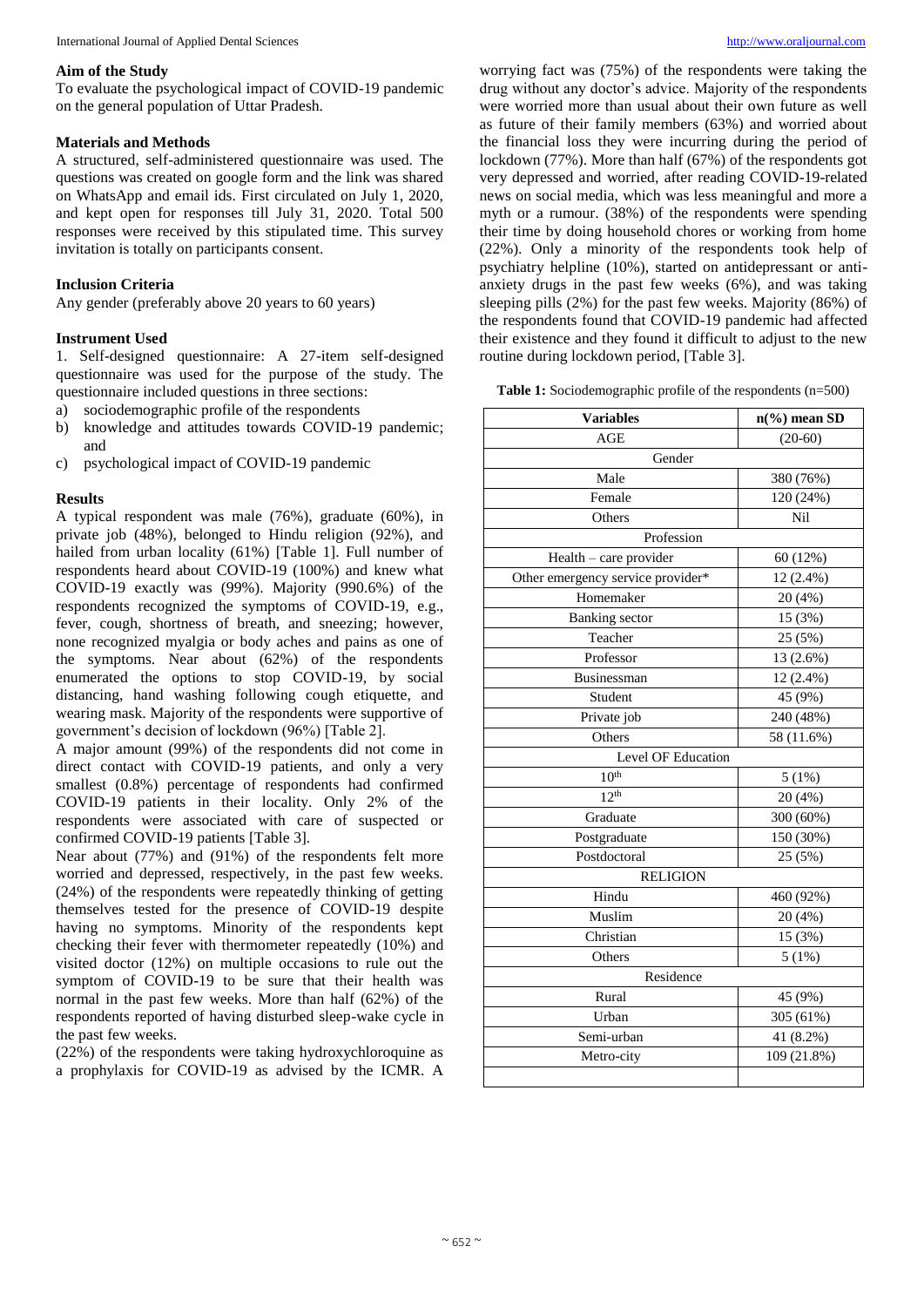Table 2: Knowledge and attitude of the respondents towards coronavirus disease 19 pandemic (n = 500)

| <b>Variables</b>                                      | $n\left(\frac{0}{0}\right)$ |
|-------------------------------------------------------|-----------------------------|
| Have you heard about Covid-19 pandemic?               |                             |
| Yes                                                   | 500 (100%)                  |
| N <sub>0</sub>                                        | Nil                         |
| What is COVID-19?                                     |                             |
| Bacterial disease                                     | $3(0.6\%)$                  |
| Severe flu-like illness caused by (nCoV/SARS)         | 495 (99%)                   |
| Disease caused by protozoa                            | $2(0.4\%)$                  |
| What are the symptoms of COVID-19?                    |                             |
| Fever                                                 | 15 (3%)                     |
| Cough                                                 | $10(2\%)$                   |
| Body aches and Shortness of breath                    | $10(2\%)$                   |
| Sneezing                                              | 12 (2.4%)                   |
| All of the above                                      | 453 (90.6%)                 |
| What are the options to stop this pandemic?           |                             |
| Social distancing                                     | 110 (22%)                   |
| Hand washing                                          | 20 (4%)                     |
| Cough etiquette                                       | $10(2\%)$                   |
| Wearing mask                                          | 50 (10%)                    |
| All of the above                                      | 310 (62%)                   |
| Are you in support of government's decision lockdown? |                             |
| Yes                                                   | 480 (96%)                   |
| N <sub>o</sub>                                        | 15 (3%)                     |
| May be                                                | 5(1%)                       |

**Table 3:** Psychological impact of the pandemic on the respondents  $(n = 500)$ 

| <b>Variables</b>                                                                                          | $n\left(\frac{0}{0}\right)$ |  |
|-----------------------------------------------------------------------------------------------------------|-----------------------------|--|
| Have you come in direct contact with any COVID-19 patient?                                                |                             |  |
| Yes                                                                                                       | 5(1%)                       |  |
| $\overline{No}$                                                                                           | 497 (99%)                   |  |
| Are you associated with the care of any suspected/confirmed COVID-19 patients?                            |                             |  |
| Yes                                                                                                       | $2(0.4\%)$                  |  |
| No                                                                                                        | 498 (99.6%)                 |  |
| Any confirmed COVID-19 case in your locality?                                                             |                             |  |
| Yes                                                                                                       | $4(0.8\%)$                  |  |
| No                                                                                                        | 496(99.2%)                  |  |
| Are you feeling worried more than usual in the last few weeks?                                            |                             |  |
| Yes                                                                                                       | 385 (77%)                   |  |
| No                                                                                                        | 115 (23%)                   |  |
| Are you repeatedly thinking of getting yourself tested for the presence of COVID-19 (without any symptom) |                             |  |
| Yes                                                                                                       | 120 (24%)                   |  |
| N <sub>0</sub>                                                                                            | 380 (76%)                   |  |
| Have your sleep-cycle changed in the past few weeks?                                                      |                             |  |
| Yes                                                                                                       | 310 (62%)                   |  |
| No                                                                                                        | 290 (38%)                   |  |
| Do you keep checking for fever with thermometer repeatedly in the past few weeks?                         |                             |  |
| Yes                                                                                                       | 50 (10%)                    |  |
| No                                                                                                        | 450 (90%)                   |  |
| Have you visited any doctor(s) on multiple times to rule out any symptoms of COVID-19?                    |                             |  |
| Yes                                                                                                       | 60 (12%)                    |  |
| No                                                                                                        | 440 (88%)                   |  |
| Are you taking hydroxychloroquine (as advised by ICMR)                                                    |                             |  |
| Yes                                                                                                       | 110 (22%)                   |  |
| No                                                                                                        | 390 (78%)                   |  |
| If the answer to the above question is "yes," are you taking it through doctor's prescription?            |                             |  |
| Yes                                                                                                       | 125 (25%)                   |  |
| No, on my own                                                                                             | 375 (75%)                   |  |
| Are you feeling depressed for most of the time regarding the pandemic?                                    |                             |  |
| Yes                                                                                                       | 455 (91%)                   |  |
| No                                                                                                        | 45 (9%)                     |  |
| Are you worried more than usual about the future of yourself and family members in past few weeks?        |                             |  |
| Yes                                                                                                       | 315 (63%)                   |  |
| N <sub>o</sub>                                                                                            | 185 (37%)                   |  |
| Are you worried about the financial loss that you are facing in this period?                              |                             |  |
| Yes                                                                                                       | 385 (77%)                   |  |
| No                                                                                                        | 115 (23%)                   |  |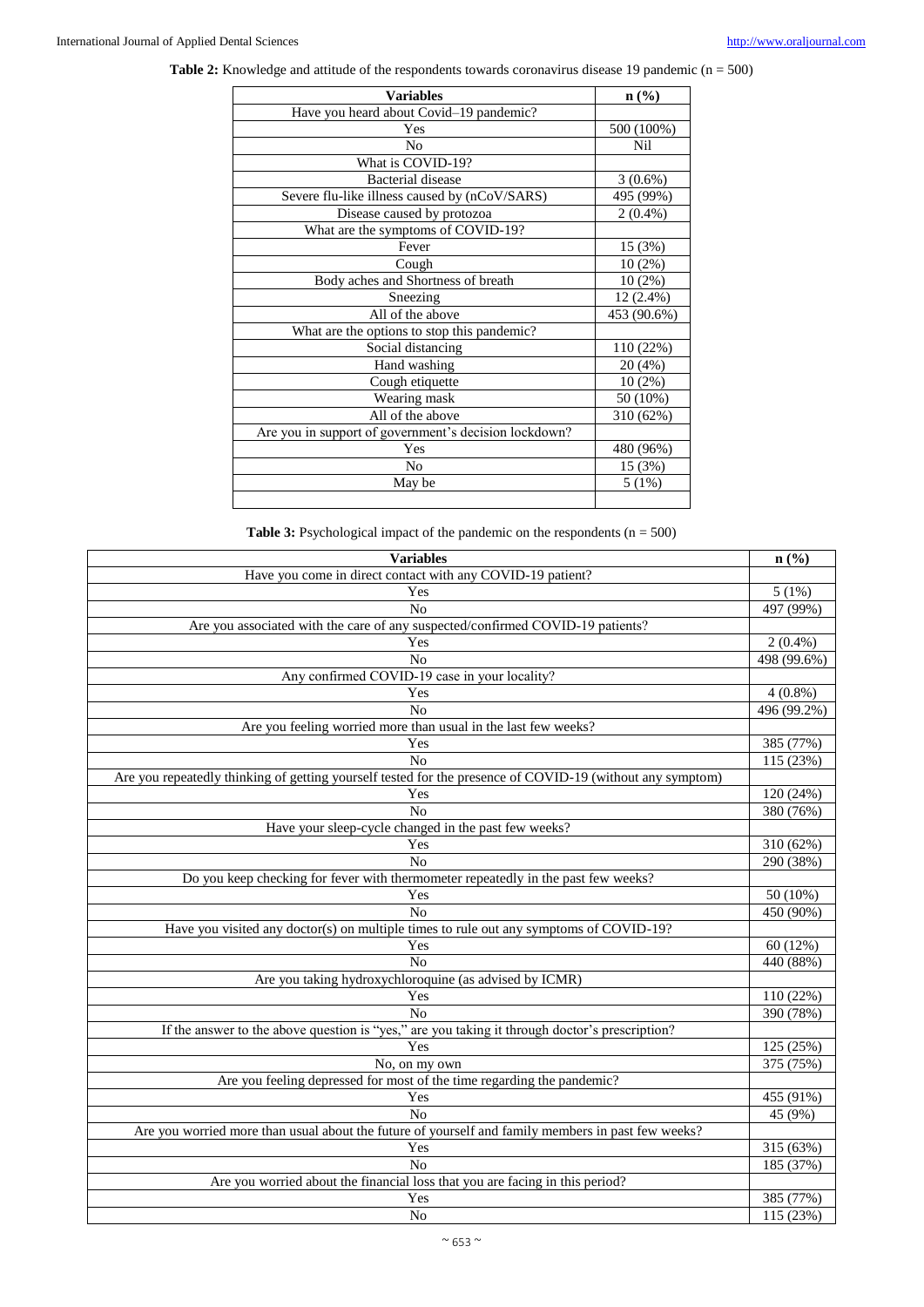| Do you get more depressed after reading the news on social media (WhatsApp or Facebook) related to COVID-19?   |             |
|----------------------------------------------------------------------------------------------------------------|-------------|
| Yes                                                                                                            | 335 (67%)   |
| No                                                                                                             | 165 (33%)   |
| How are you spending time during the lockdown?                                                                 |             |
| Reading books                                                                                                  | 45 (9%)     |
| Watching movies                                                                                                | 30(6)       |
| Doing household chore                                                                                          | 190 (38%)   |
| Laying/sleeping                                                                                                | 15 (3%)     |
| Listening to music                                                                                             | 25 (5%)     |
| Engaging in social media                                                                                       | 20(4%)      |
| Exercise/yoga                                                                                                  | 60 (12%)    |
| Work from home                                                                                                 | 110 (22%)   |
| Others                                                                                                         | 5(1%)       |
| Have you taken the help of psychiatry helpline to reduce your anxiety or depression during the past few weeks? |             |
| Yes                                                                                                            | $10(2\%)$   |
| No                                                                                                             | 490 (98%)   |
| Are you on any antidepressant(s)/anti-anxiety medication                                                       |             |
| Yes                                                                                                            | 30(6%)      |
| No                                                                                                             | 470 (94%)   |
| Are you taking any sleep medication for the past few weeks?                                                    |             |
| Yes                                                                                                            | $10(2\%)$   |
| No                                                                                                             | 490 (98%)   |
| Are you feels like suffocating/ any anxiety attack?                                                            |             |
| Yes                                                                                                            | 30(6%)      |
| No                                                                                                             | 470 (94%)   |
| How do you think COVID-19 pandemic has affected your mental status?                                            |             |
| Has affected me to some extent                                                                                 | 50 (10%)    |
| Has affected me to a great extent                                                                              | 430 (86%)   |
| Has not affected me at all                                                                                     | 20 (4%)     |
| Have you find it difficult to adjust to the new routine during the lockdown period?                            |             |
| Yes                                                                                                            | 240 (48%)   |
| No                                                                                                             | 260 (52%)   |
| have you adjusted yourself according to the 'new normal'?                                                      |             |
| Yes                                                                                                            | 259 (51.8%) |
| N <sub>o</sub>                                                                                                 | 241 (48.2%) |

## **Discussion**

Index survey is unique in the sense that it assessed the psychological impact of COVID-19 on general population in Uttar Pradesh a few months after the cases started to rise in India from the 2nd week of March 2020 and the central government came up with the first advisory [4], making it compulsory for all passengers coming from other country/state to quarantine themselves for 14 days. As this report is being written, we are almost in the 4<sup>th</sup> month of lockdown period. The total number of confirmed COVID-19 cases is 585493 and 23492, as on 1st July, 2020 for India and Uttar Pradesh, respectively  $[2, 5]$ . It has taken away almost 17400 lives all over India and 697 in Uttar Pradesh. This study is in a manner to look into the psychological impact of this exceptional situation on general population. The demographic data showed that majority of the respondents were male, living in urban areas, well-educated and were in private jobs.

This survey consciously made an attempt to keep the healthcare professional out of the ambit, but still near about (12%) were health-care providers. Here, people responded to questionnaire are well aware of what COVID-19 is, its symptoms and preventive measures, to be followed to stop the spread. This shows that public health awareness is spreading in general population in a right manner. Majority of the showed positive response towards the decision of lockdown. This showed that general people were somewhere somehow are ready to sacrifice their *personal for the public* benefit. Though sacrificing their personal agendas, almost every respondents felt more and more depressed in the past few weeks. Few of the respondents were continuously thinking of

themselves getting tested for this infectious disease, without having any symptoms. Considering the highly contagious nature of the disease, this particular finding was of little shocking. More than half of the respondents reported of having disturbed sleep in the past few weeks. Some of the respondents were taking hydroxychloroquine as a prophylactic drug for COVID-19 as advised by the ICMR. Thing that we can focus on more is, they were taking the drug without any doctor's advice, just to be safe. Hydroxychloroquine has many adverse effects<sup>6</sup>, one of them being QTc prolongation, which in predisposed individuals may give rise to *Torsades De Pointes* and death. A maximum of the respondents were worried more than usual about their own future as well as future of their family members and worried about the financial loss they were facing during this lockdown, because majority of the respondents were in private sectors, the situation of facing loss in their job is a big reason to worry for. Almost a big part of the respondents got more depressed and worried, after reading COVID-19-related news on social media platform. Since last few weeks, social media is being attacked with lots and lots of unfavourable news related to this current worst scenario like per day thousands of new cases, deaths, ignominious of the cases, lots of rumours and fake news of new cases in the locality. This gave rise to undesirable thoughts amongst all.

There have been initiatives taken by different Health Department in overall India, for the benefit of general public, to help them overcome through this emotional distress through dedicated helpline. But a very little number of the respondents (2%) took help through the helpline. Les number of the respondents said that COVID-19 pandemic had affected